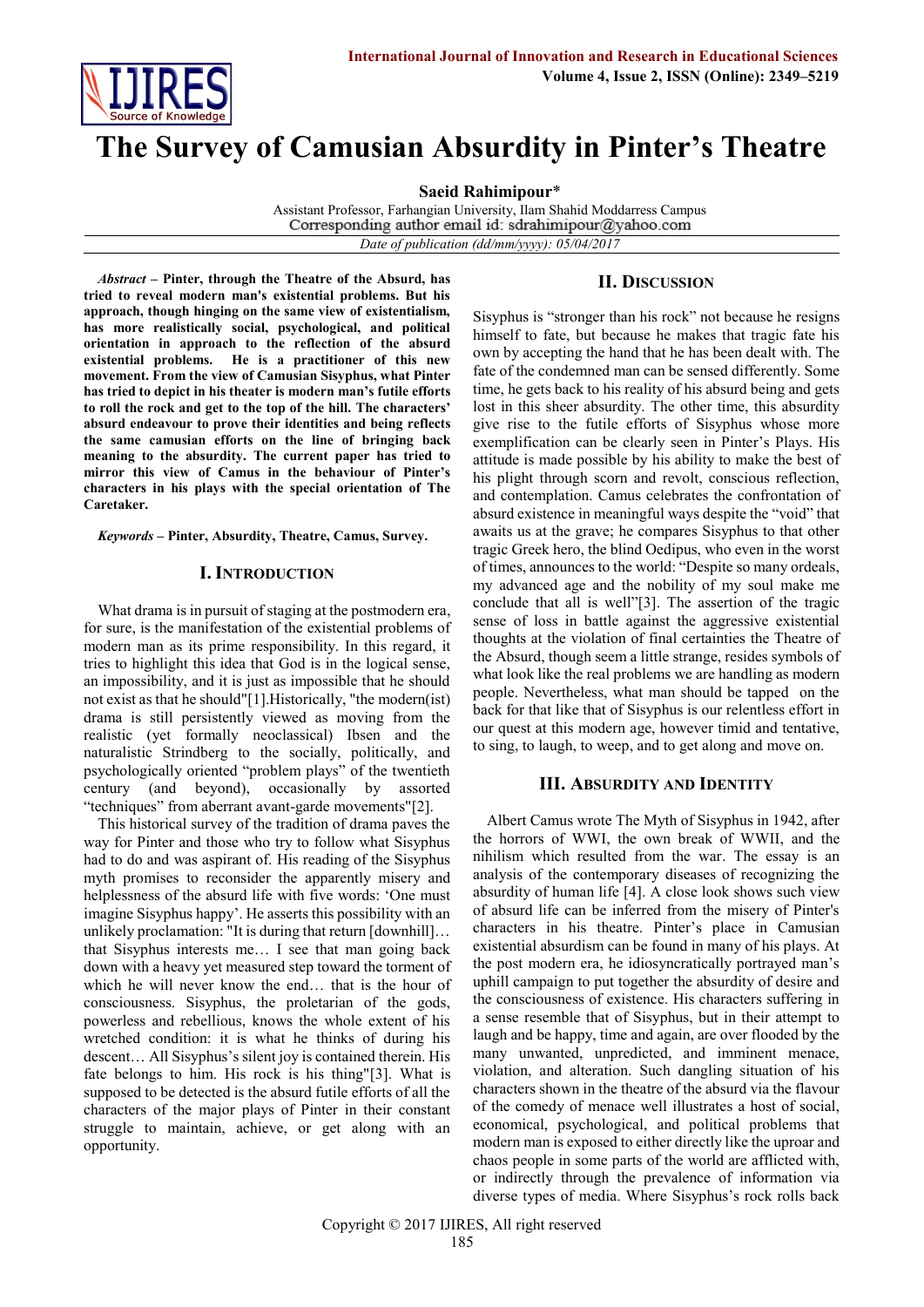

downhill every time it reaches the apex of the mountain, the desires and endeavors of Pinter's characters bear no practical effort due to the imminent, everlasting, and relentless sources of violation, assault, and annihilation like the miserable case of Davies in *the Caretaker*, Stanley in *the Birthday Party*, and many other characters of his plays. The detachment of modern man from all the metaphysical and transcendental origins such as the catastrophic view of death of God has left Pinter's characters susceptible to every threat; without that much resistance, perseverance, and hope. "The Theatre of the Absurd is facing up to a deeper layer of absurdity—the absurdity of the human condition itself in a world where the decline of religious belief has deprived man of certainties," and more importantly, it shows man's courageous efforts to "stake out a modest place for himself in the cold and darkness that envelopes him"[5]. There is redemption in disappointment, hope in despondency, and if Pinter's humour proves nothing else, it provides some sort of solace for the anguish. He has drowned in his empty made world of his understanding of life, his existence, and ways of salvation. What he introduces as the driving force behind these through the theater of absurd act out as just the provision of painkillers like that of Hamm for man's suffering from the problems like those of the characters. Alongside the idea of absurdity, there are ever present factors giving rise to this absurdity in his theatre like the ideas of intrusion, menace, failure of religion, the negative impact of technology on social and psychological status of man in his personal and social life, and tricky politics deployed by many in diverse forms and with various intentions. Through highlighting these factors, through the characteristics of the theater of Absurd, and the exercise of the Comedy of menace, he tries to follow the same implications and procedures of Camus as introduced by Cruickshank who quotes from one of Camus' essays, that "we must refuse to accept it and do what is necessary to eradicate it. Camus explains "the myth as a spiritual issue of the common man" [4]. Our task as men is to find some formulas to pacify the great anguish of human kind… make justice a possibility in an obviously unjust world, render happiness meaningful to people poisoned by the sufferings of our age"[6]. In his theater, the intrusion in the form of threat, at first, shows in the form of the stranger-intruder figure that arrives to undermine the authority of the characters in a room on behalf of an unknown authoritative system like Monty in *the Birthday Party*, or the hospital officials' mental surgery of Aston in *the Caretaker*. The problem is that once the intruders are turned out, a large number of unknown new set of disturbances and troubles emerge over flooding the characters' mind and body and in the end targeting and violating either his existence or his self and identity.

## **IV. PINTER'S WORKS**

Pinter's deployment of and manipulation of diverse characteristics of the theater shows his idiosyncratic tact in revealing such absurdity. His image of room can strike the mind diverse forms such as a refuge, a prison room, or even a trap. Within this simply selected types of settings like

Beckett's skull-like room in *the Endgame*, Pinter, in the Birthday Party in a far-off lodging house near the beach, or the old, damped, leaky house of Mick in *the Caretaker* illustrates and implicates the reasons behind the characters' misery on the one hand, and the modern man's condition on the other hand. As one of the great prevalent obsession of modern man's social life at the age of ever-increasing growth of technology and the destructive weapons ahead of these advances to which all humanity is aware; what Pinter's settings all have in common is the potentiality of threat in which can arise. There is no peace and security either in or out of the rooms. The outside world is frightening and demanding on Pinter's characters. That is why his characters salvation is out of reach and to a large extent such a view originates from lack of security. As Esslin maintains, "Pinter's people are in a room, and they are frightened, scared. What are they scared of? 'Obviously, they are scared of what is outside the room. Outside the room is a world bearing upon them, which is frightening"[7]. Outside the room, there is no comfort; there is assault and violence instead like the crimes happening in the streets or in public in different parts of the world nowadays. Davies reminds us of the many victims who due to lack of financial afford are assaulted, ridiculed, and thrown out in the society. Aston: Yes, I saw him have a go at you.

Davies: All them toe-rags, mate, got the manners of pigs. I might have been on the road a few years but you can take it from me I' m clean. I keep myself up. [8](7).

Maybe like Aston for lack of conformity with the society and system norms, one may be called under reformation and identity forging; an act which may be on behalf of some system like what can be envisaged in Aldus Huxley in *The Brave New World*; or may be due to reformation and redecoration of the whole globe, all the globe has gone through defragmenting and reformation like the catastrophe of unknown type which has happened in *The Endgame* of Samuel Beckett. Aston seemingly has gone through the condition of his country or society which has assigned him a special " shape and destiny"[9] which gave him a special identity. In case of the existence of people of this ilk whose examples are numerous in some societies; whose impact on the society can be detected in the media; neither the person nor those around him feel secure and are psychologically obsessed with his imminent dangers.

Aston: …he said we're going to do something to your brain. He said …if we don't, you'll be here for the rest of your life, but if we do, you stand a chance. You can go out, he said, and live like the others. What do you want to do to my brain? I said. But he just repeated what he'd said. Well, I wasn't a fool. I knew I was a minor. [8]

At the same time, Davies' concerns in his presence are some things which add up to the many other obsessions he has.

Davies: (standing and moving): He goes out, I don't know where he goes to, where's he go, he never tells me. We used to have a bit of chat, not any more. I never see him, he goes out, he comes in late, next thing I know he's shoving me about in the middle of the night. (Pause) Listen! I wake up in the morning… I wake up in the morning and he's smiling at me! I can see him, you see, I can see him through the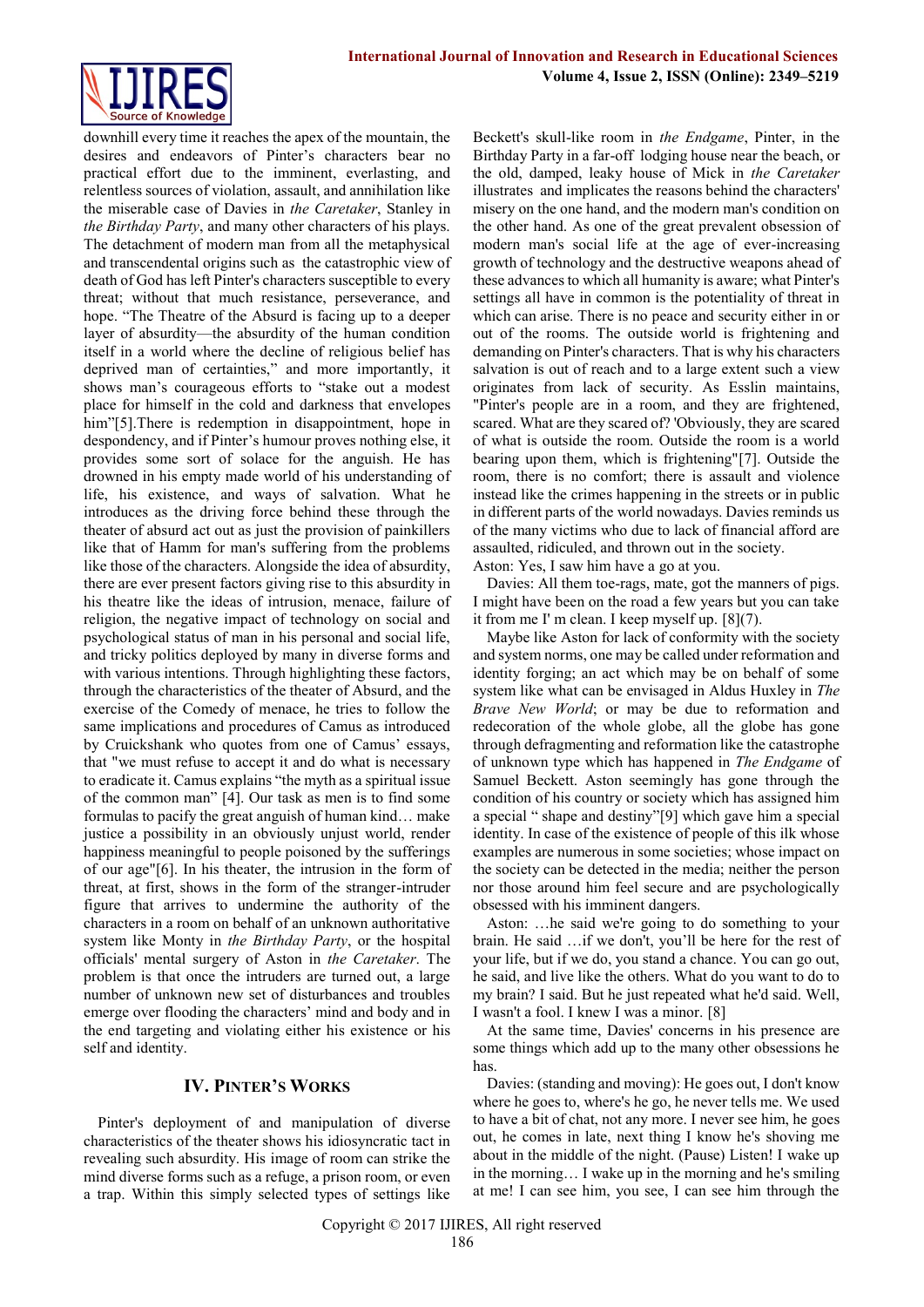

blanket. He puts on his coat, he turns himself round, he looks down at my bed, there's a smile on his face! What the hell's he smiling at me? [8](61)

Alongside the deployment of the physical characteristics of the theater, the kind of themes running through his theater gives rise to and indicates the same mood of absurdity. The way women are treated in his plays shows a deeper level of absurdity and lack if identity. Marc Silverstein, after quoting this passage, goes on to comment that this analysis of Pinter's own play is problematic. Surely a woman who engages in prostitution, but chooses not to acknowledge it in her own mind, is not wielding power, but rather repressing a role she is being forced to play [10].As a to the point and dominant theme detected in the majority of most of his plays, we can have a reference to the question of identity and the possible failure in achieving the decent one in the society may be one of the great obsessions of Pinter's characters which indeed haunts the individual's mind and affects his status in the society due to the sociability nature of man. Different threats on the way of one's identity which in the long-run culminate in a sense of disintegration is, to my recollection if not higher, is not lower in priority in comparison with the philosophical view of existence discussed with regard to the ideas of Camus in the framework of absurdity. The individual's hold identity is at the mercy of innumerous types of unpredictable threats hovering over him. When the individual is confronted by an ominous and omnipotent force, no doubt, his sense of individuality and self-esteem tend to fade away. The individual is constantly scrutinizing his self and identity from his own view point and that of the others regarding his status from personal, social, familial, financial, and many more other aspects due to the complexity of human nature and his needs. Those who cannot have all these aspects under their control, no doubt, will be the victims and before any other outside interference and trouble, they fall in the habit of self-torture, self-trial, self-punishment, and unending absurdity of being and existence. This in a sense, may be because "with each moment of his life, each subject under goes the radical reformation of his entire being [11]. Temporarily, they find some justification for themselves, or run away to somewhere else to get rid of the sources of uneasiness and trouble, not knowing the fact that it does not prolong too much like the of Stanley's challenge for his self selected mode of living and his adopted identity.

Goldberg: Why did you come here? Stanley: My feet hurt! Goldberg: Why did you stay? Stanley: I had a headache! Goldberg: Did you take anything for it? Stanley: Yes. Goldberg: Fruit salts! Goldberg: Enos or Andrews? Stanley: En-An-[12](42)

In his refuge to a remote lodging house at the beach, as mentioned he does not find peace and comfort, as he is intruded by the omnipotent and omniscient strangers. More to guarantee the eradication of his past identity, he has adopted a new name to lead a better name under this self forged identity, but this private information is already

shared by the intruders like the susceptibility of modern man's status to the imminent danger of being robbed of his personal privacies and crucial information which act as a great existential aguish for him nowadays. The strangerintruders, so famous for their menacing ways in Pinter's works are not new comers in the dramatic scene; in classical drama, they fulfill an important dramatic function:

As [the intruders] drop from the blue and have done nothing to earn a share, their generic character is that of Imposter—an epithet several times flung at them by the exasperated hero. Their common fate is well-deserved rebuff. When they have made an exhibition of themselves, they are driven off with abuse, frequently seconded by blows. The Imposters are always pitted against the hero, who draws out their absurdities with mocking irony"[13].

The instance of many a people whose identities and fame have been violated by the frauds, or those who have been suppressed driven to the corner due to the awareness of his/her information can be enormously detected and seen as one of the routines of post modern era whose microcosmic manifestation is manifested in case of Stanley.

Goldberg: Webber! Why did you change your name?

Stanley: I forgot the other one.

Goldberg: What's your name now?

Stanley: Joe Soap.

Goldberg: You stink of sin. [12] (44)

A much worse condition can be the revelation of Davies in the Caretaker. An old miserable man being thrown out of the café, being beaten heavily, and being treated as a piece of dirt and as a social derelict, no doubt, has been posed drastic threats targeting his sense of individuality. It is the revelation of the condition of a man who may have been cut off his religion, society, and is lost. Hence, his being and identity has become senseless, absurd, and upside down. He does not even possess a real identity card to prove his own being, knowing the fact that this is as Esslin maintains is a real existential threat, "not as an abstraction, not as a surreal phantasmagoria, but as something real, ordinary and acceptable as an everyday occurrence"[7] from its shortage he suffers. Davies who is badly in need of a pair of shoes is even rejected by the monk who signifies the disappearance of religious values of the time. Although people" live together in the same house all their lives and at the end they are as far apart as ever" [14] He is turned down by every members of the society in his search for shelter, job, comfort, and above all identity which he can build his identity upon their achievement signifying what can be seen in the endeavors of the young generation who borrow the trouble of getting trained in a specific major and then run through the society to find the appropriate job upon which they could make their life and build their identities. Alber Camus himself has asserted that we live in a universe that is suddenly deprived of illusions and of light man feels a stranger.

It is clearly deduced that "his plays are fictional

statements of brutal facts of the modern world. An overall survey of his plays reveals that Pinter has always been fascinated with man's fear, anxiety, and the abuse of power. In his dramatic work, Pinter has attempted to depict man in a world controlled by those who hold power by which they